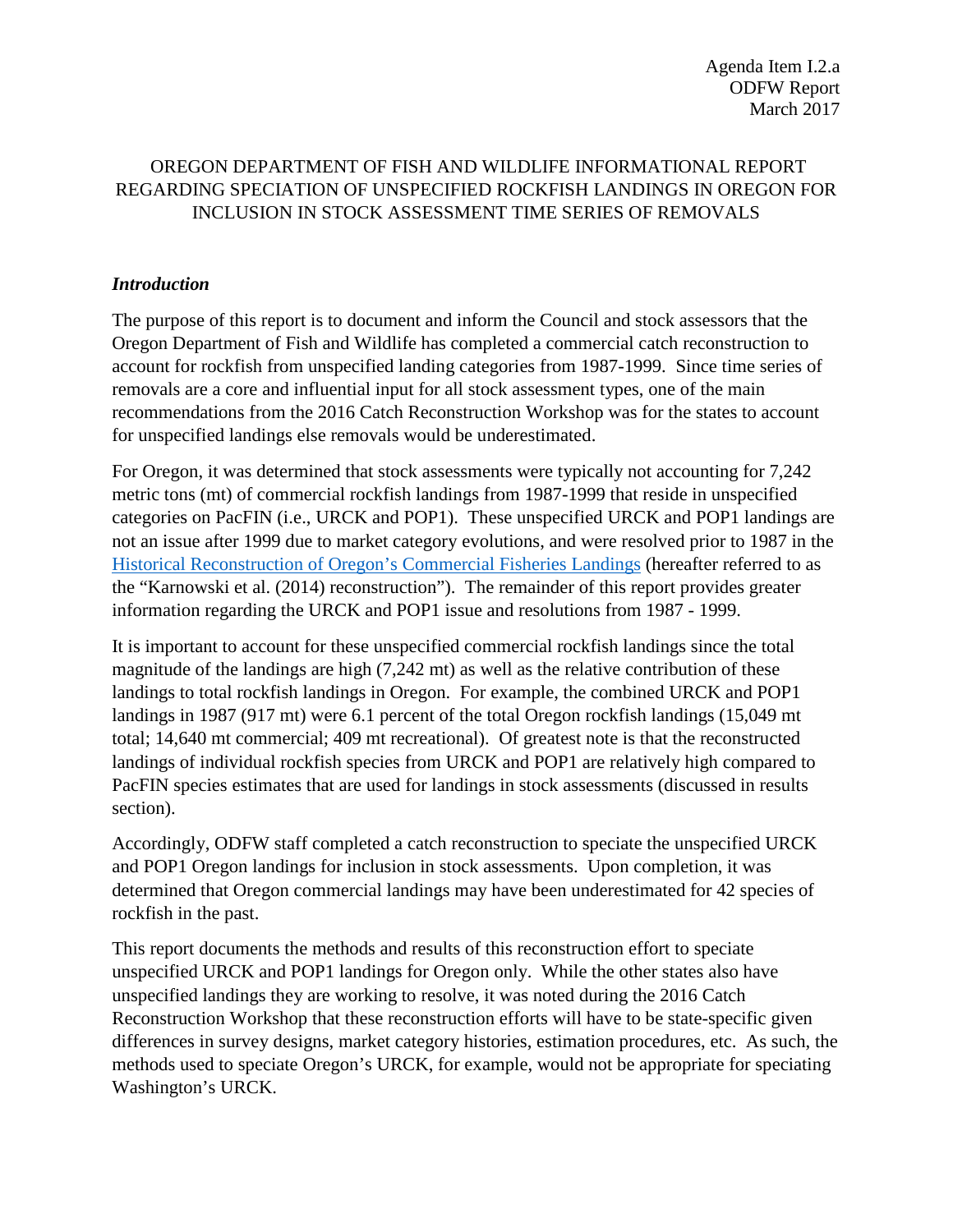# *Background: What are Oregon's URCKs and POP1s?*

There is a misconception that URCK are unknown rockfish and POP1 are nominal landings of Pacific ocean perch. In reality, they are used by PacFIN to represent nominal landings from ODFW's historical multi-species market categories that no longer exist.

Prior to 2000, rockfish that did not have their own market categories were sorted by size class: Other Rockfish (410) for large rockfish and Nominal POP (406) for small rockfish (Figure 1). If landings of these market categories occurred within a stratum that contained an associated species composition, then those multi-species market category landings were speciated and made available via species queries on PacFIN.

However, if those market category landings occurred within a stratum without an associated species composition, then those landings were not speciated and remained nominal. Nominal landings of ODFW's Other Rockfish (410) were denoted by PacFIN as URCK, and species composition samples indicate that this category mainly consisted of nearshore and shelf rockfish species. Nominal landings of ODFW's Nominal POP (406) were denoted as POP1, and species composition samples mainly consisted of shelf and slope rockfish species. However, since these market categories were based on fish size, there was overlap in the species contributing to each.



## **Figure 1. Historical ODFW rockfish market categories. URCK are nominal landings of ODFW's Other Rockfish (410) category (orange) and POP1 are nominal landings of ODFW's Nominal POP (406) category (yellow).**

URCK and POP1 were prevalent in Oregon for two reasons: (1) species composition samples were low (especially for non-trawl gear) given the fine-scale stratification (category, year, port, quarter, grade, area, gear) used for applying species compositions to market category landings,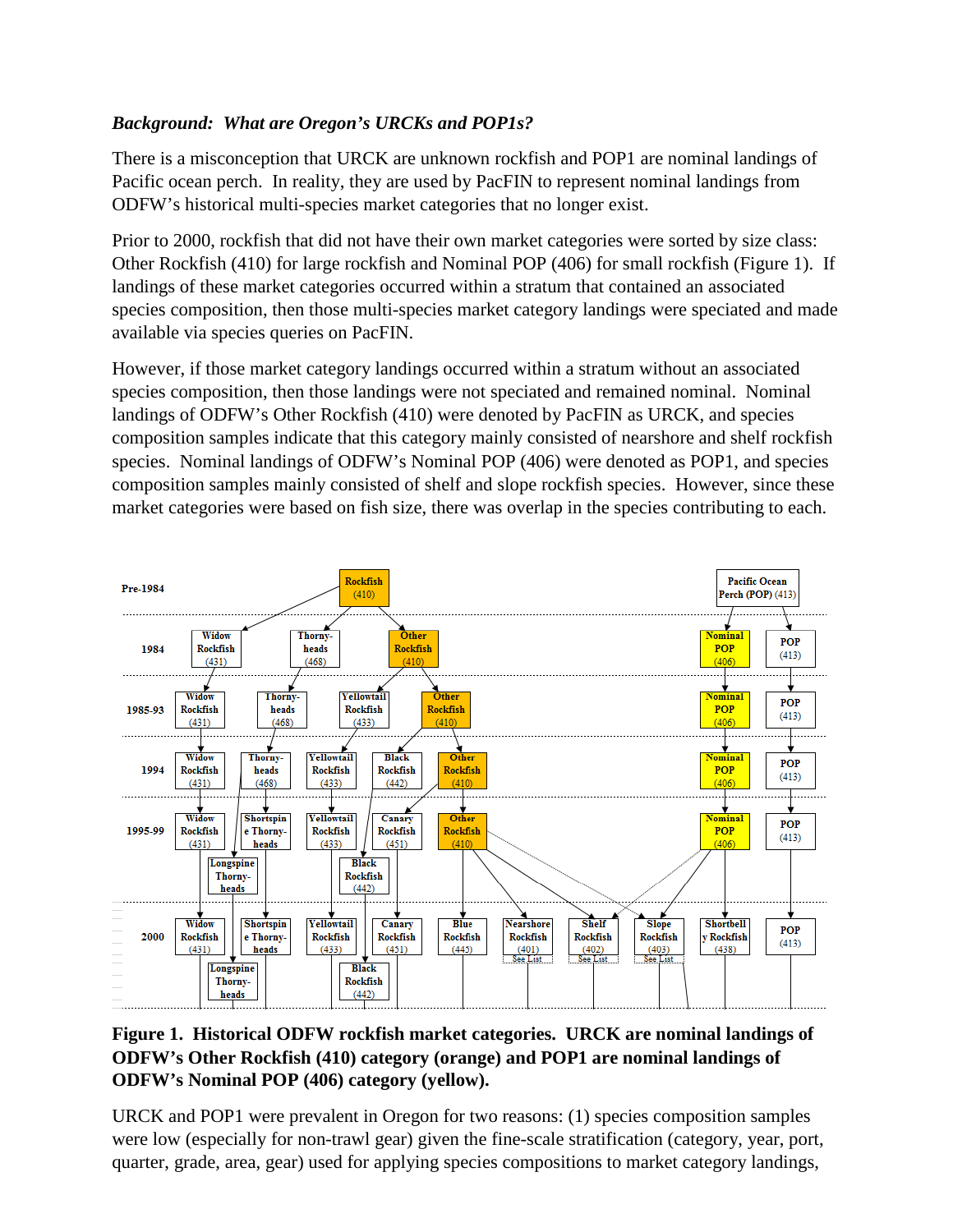which resulted in many strata with landings not having an associated species composition and (2) borrowing rules were not broad enough to acquire species compositions for strata that contained landings but were missing species composition samples.

Since stock assessors who obtain landings from PacFIN typically query by species (e.g., yelloweye rockfish and nominal yelloweye rockfish), landings of individual species buried within the multi-species URCK and POP1 species codes have been unaccounted for in assessments to date. Even if one is aware of the need to account for these landings, properly speciating them is challenging given the breadth of historical knowledge needed in regards to evolution of market categories, sampling and estimation procedures, and other potential issues.

## *Resolution: Speciation of URCKs and POP1s*

To develop time series of species specific landings, the Karnowski et al. (2014) reconstruction: (1) determined annual landings at the finest resolution possible (e.g., market category-, gear-, port-, and year- specific); (2) similarly compiled species compositions at the finest level possible; and (3) reconstructed species specific landings by applying the (post) stratified species compositions to respective category landings. This reconstruction effort to speciate URCK and POP1 was essentially an extension of the Karnowski et al. (2014) reconstruction since the same general methods were used:

- (1) URCK and POP1 fish tickets (landings) were extracted from PacFIN
- (2) Matrices of URCK and POP1 landings were made by the same strata (market category, gear, port, year) as used in the Karnowski et al. (2014) reconstruction
- (3) Similar matrices were made for species composition samples from:
	- a) ODFW's Other Rockfish (410), corresponding with URCK
	- b) ODFW's Nominal POP (406), corresponding with POP1
- (4) The matrices of landings that needed to be speciated were compared with the matrices of available species compositions to determine which landings strata were missing species compositions
- (5) If species composition samples were absent or sample sizes were low for a given landings stratum  $(n<5)$ , then species compositions were pooled to fill that landings stratum based on the following approach:
	- a) Year: First factor to be pooled due to similarity across years for given ports & gears i) Pooling was confined to year blocks with consistent market category definitions ii) Species specific market categories established for black rockfish in 1994 &
		- canary rockfish in 1995 necessitate using three separate and distinct year blocks from which not to pool across: (1) 1987-1993; (2) 1994; and (3) 1994-1999
	- b) Nearest Port: Second factor for pooling due to increased dissimilarity in species compositions due to latitudinal variation in species ranges (e.g., yellowtail rockfish more prevalent northward) and to better facilitate area specific models (rarely used for trawl types, but common for non-trawl).
	- c) Gears: Last source for pooling due to different selectivity and markedly dissimilar species compositions

i) Pooling did not occur across major gear types, but did occur across different configuration types for a given gear.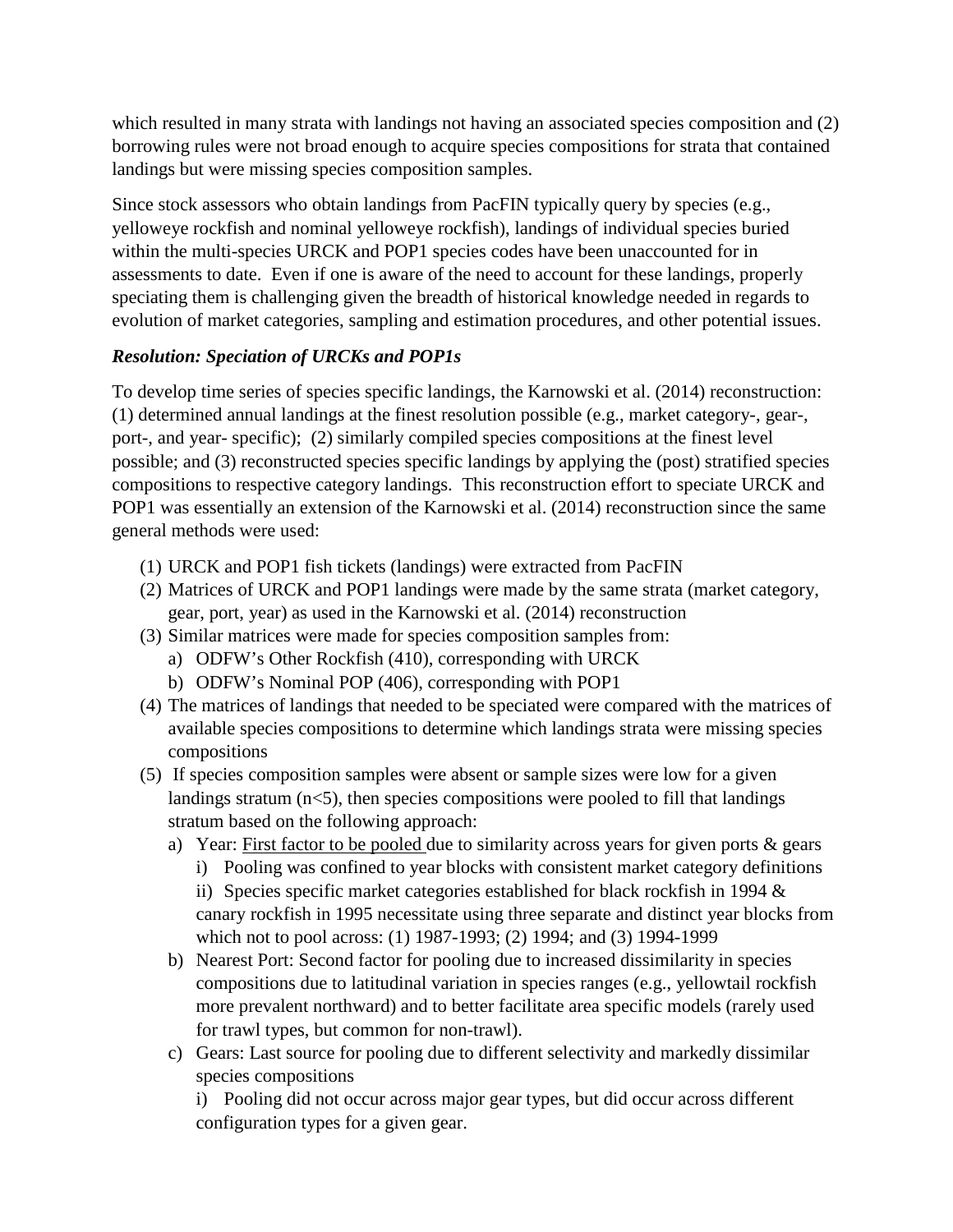- d) For non-trawl gears, pooling across year, port and gear did not always produce the minimum species composition sample size goal  $(n=5)$ , in which case available samples were used. At least one pooled species composition sample existed for every landing strata, except for those of troll gear and crab pots (explained below).
- (6) If pooling was used, the pooling rule was documented in a "comment" field to better facilitate future evaluation or modifications if desired.
- (7) The PacFIN URCK and POP1 landings were speciated using the stratified or pooled compositions.

The main difference between this effort and the Karnowski et al. (2014) reconstruction is that this reconstruction used species compositions from the same time period, whereas the Karnowski et al. (2014) reconstruction often had to apply species compositions from later eras (e.g., 1990's) to earlier landings (e.g., 1970's). One would therefore expect these speciated URCK and POP1 landings to be more certain than reconstructed Oregon commercial landings from earlier eras.

The level of aggregation is another major difference between these reconstruction efforts. This reconstruction applied species compositions at the ticket level, whereas the Karnowski et al. (2014) reconstruction applied species compositions to aggregated yearly landings. Applying species compositions at the ticket level was advantageous since all the desired PacFIN fields utilized by assessors were maintained. As a result, it allows these speciated URCK and POP1 landings to be easily added to existing species specific landing estimates from PacFIN seamlessly, until this reconstruction can be fully incorporated into PacFIN. For instance, in the interim, a stock assessor wanting to obtain full commercial landings of yelloweye rockfish would use a PacFIN query for "yelloweye rockfish" + "nominal yelloweye rockfish", and then merge and aggregate those landings with the speciated yelloweye rockfish landings from URCK and POP1 from this reconstruction directly.

As mentioned above, there were no species compositions available for commercial troll gear. The same problem impacted the Karnowski et al. (2014) reconstruction since no commercial troll rockfish species composition exist from any era. As such, the Karnowski et al. (2014) reconstruction used the composition of estimated sport troll landings as a proxy for commercial market compositions. This reconstruction used the same sport landing estimate compositions, but with modifications to ensure that the contributing species properly matched the species that were supposed to contribute to the historical market categories. For example, for 1994 troll species compositions, when black rockfish were given their own category, black rockfish landings used to generate species composition proportions by the Karnowski et al. (2014) reconstruction were removed and proportions were recalculated. Landings that were caught with crab pots (8.8 mt) were not speciated as there are no available species compositions for rockfish caught with crab pots and we were unable to identify any proxy sources of information.

Issues with unspecified rockfish landings in Oregon were greatly diminished after 1999, mainly due to evolution of market categories away from multi-species categories. Since most species of rockfish commonly encountered by Oregon commercial fisheries now have their own market category (Figure 2), nominal landings are now specific to individual species instead of multispecies groupings. Since dealers have been relatively proficient at sorting landings to these market categories of individual species (i.e., >98% accurate/pure for most), there is a high degree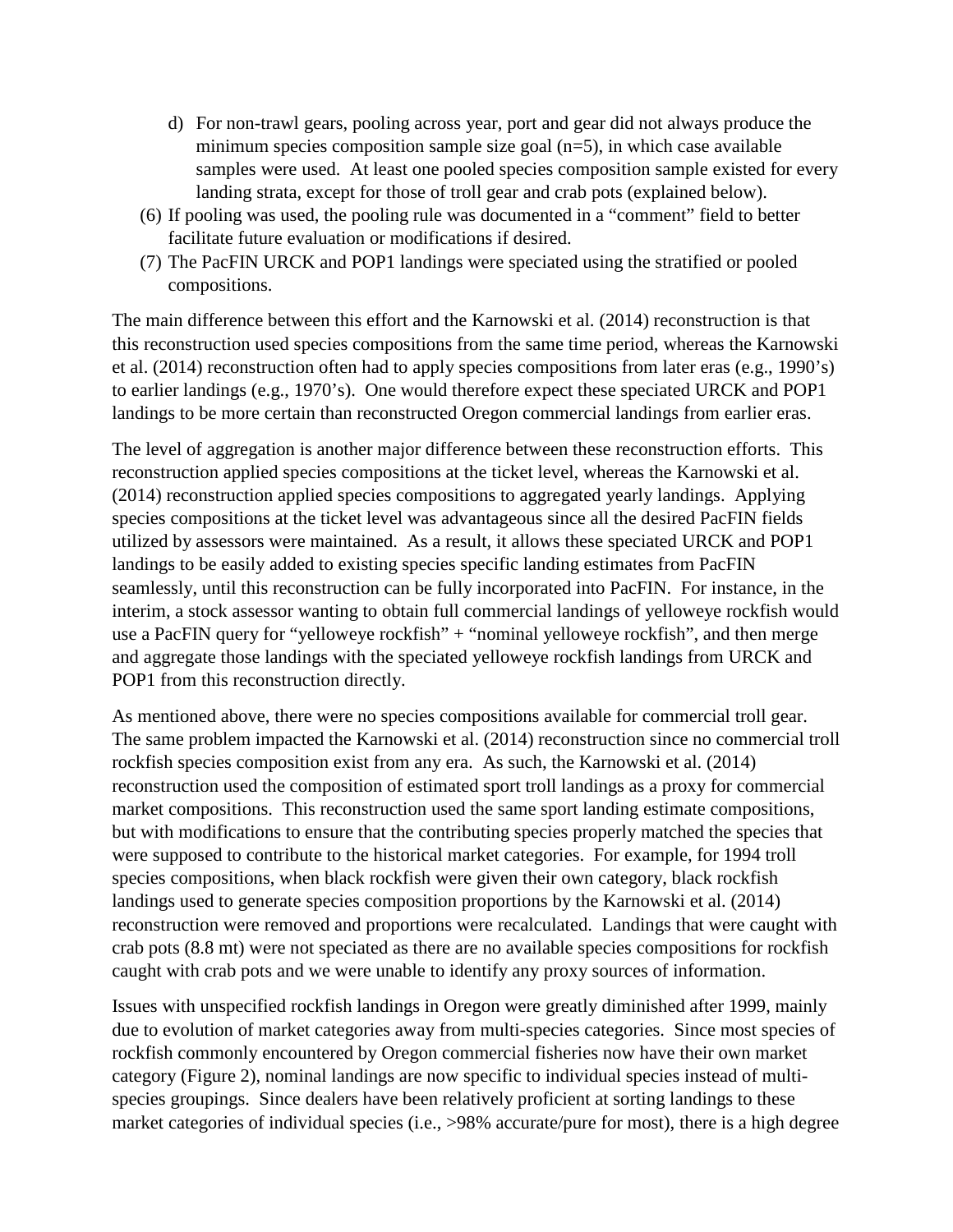of confidence that nominal landings of today are mainly of the market category that species belongs to.



**Figure 2. Recent market categories are now geared toward individual species**

# *Results: Speciated URCK and POP1 landings*

A total of 7,233 mt of Oregon URCK and POP1 rockfish landings were speciated in this reconstruction (Figure 3). As mentioned above, there were 8.8 mt that were caught with crab pots were not speciated.

The speciated URCK and POP1 landings comprise landings of 42 different rockfish species (Figure 4). This high level of species diversity was expected since ODFW's Other Rockfish (410) and Nominal POP (406) were multi-species "catch-all" market categories based on size rather than particular species.

In terms of total volume, canary rockfish was the main contributor to URCK and POP1 (Figure 4). However, canary rockfish landings within the URCK category sharply declined after a single-species canary rockfish market category was established in 1995, with the remainder of landings from URCK and POP1 thereafter due to sorting errors. The same situation occurred with black rockfish, of which landings declined after the establishment of a single-species black rockfish market category in 1994. The high landings of yellowtail rockfish in 1987 were unexpected since a single-species market category for yellowtail rockfish had been established in 1985. Upon inspection, these high yellowtail landings were caused by some poorly sorted landings that were sampled for species compositions, thus the high 1987 number appears reasonable.

Landings of individual rockfish species are compared in Figures 5-10 by: (1) PacFIN species estimates (e.g., yelloweye rockfish + nominal yelloweye rockfish); (2) the total reconstructed commercial landings (i.e., PacFIN species estimates + speciated URCK and POP1); and (3) the total Oregon commercial shoreside landings from the most recent stock assessment when available. Comparisons are shown for the rockfish stocks being assessed in 2017, plus canary rockfish (last assessed in 2015) since they were the main contributor to URCK and POP1.

As expected, relative differences were greatest for species that did not have their own market category at the time. For example, the reconstructed total commercial landings of Pacific ocean perch were very similar to the PacFIN species estimates since they had their own market category during the entire timeframe and thus rarely were being landed in the ODFW Other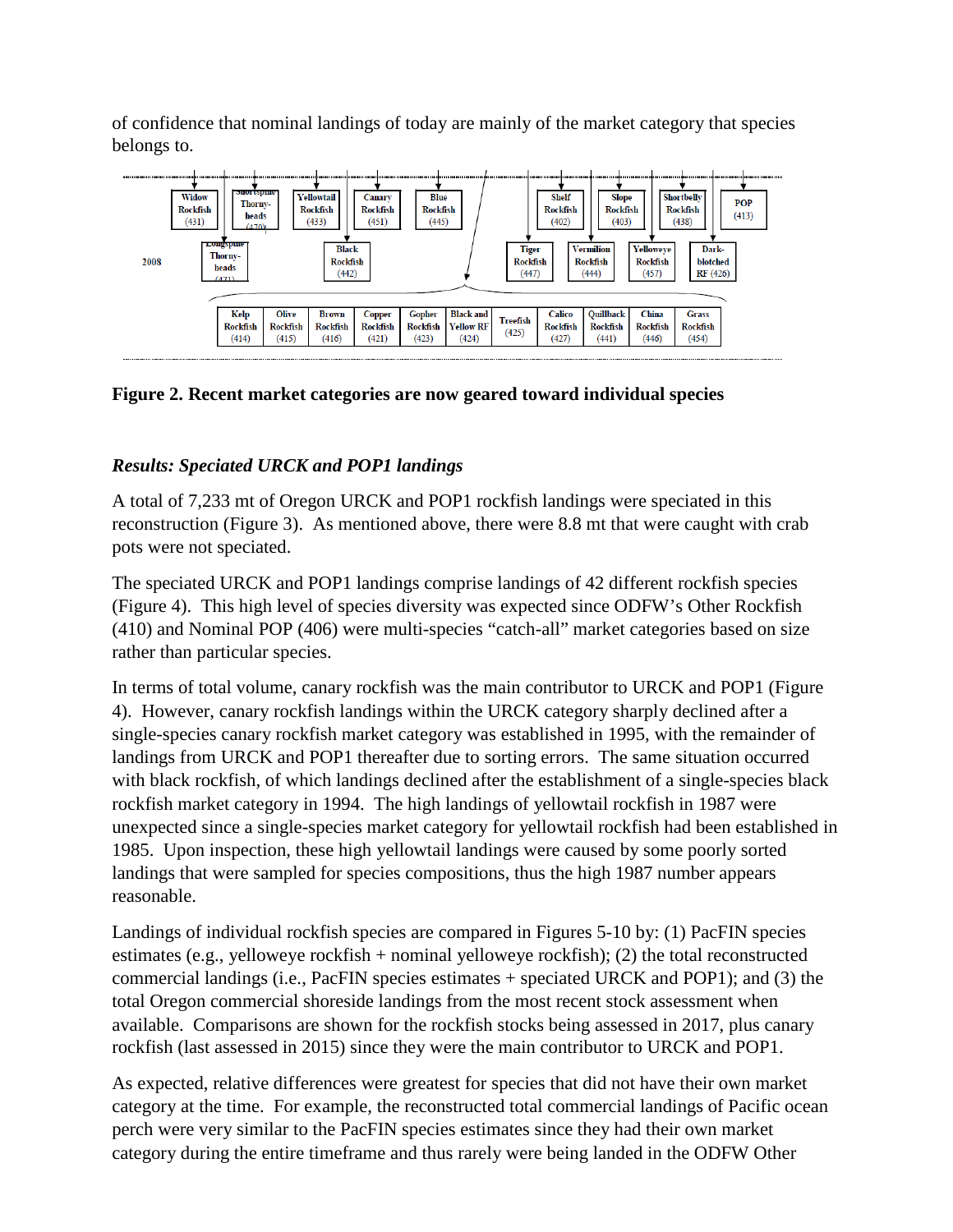Rockfish (410) and Nominal POP (406) market categories (of which nominal landings contribute to URCK and POP1, respectively).

Conversely, the reconstructed landings of species such as yelloweye rockfish that did not have their own market category were relatively higher since these species were landed into both of ODFW's multi-species categories and therefore remained nominal URCK and POP1 when species compositions were lacking. Finally, there were species such as canary rockfish that had their own category during part of the 1987-1999 era and consequently were landed in higher relative volumes during the earlier years prior to when they were given their own species specific market category.

### *Conclusion:*

Although there is uncertainty with these speciated URCK and POP1 landings due to uneven levels of species composition sampling, we believe the landings to be reasonable estimations, given that fishermen using the same gear from the same ports generally were catching the same species albeit with some variation in species and contributions of species to overall category landings. For example, yelloweye rockfish were a consistent contributor in non-trawl species compositions for URCK in all ports. While the exact portion of URCK that is yelloweye rockfish is unknown, there is a high degree of certainty that yelloweye rockfish were a main contributor to URCK and without accounting for them, then the assessment would underestimate historical removals. Combined with species-specific queries to PacFIN, this reconstruction constitutes the best available set of commercial removals for rockfish species during this time period.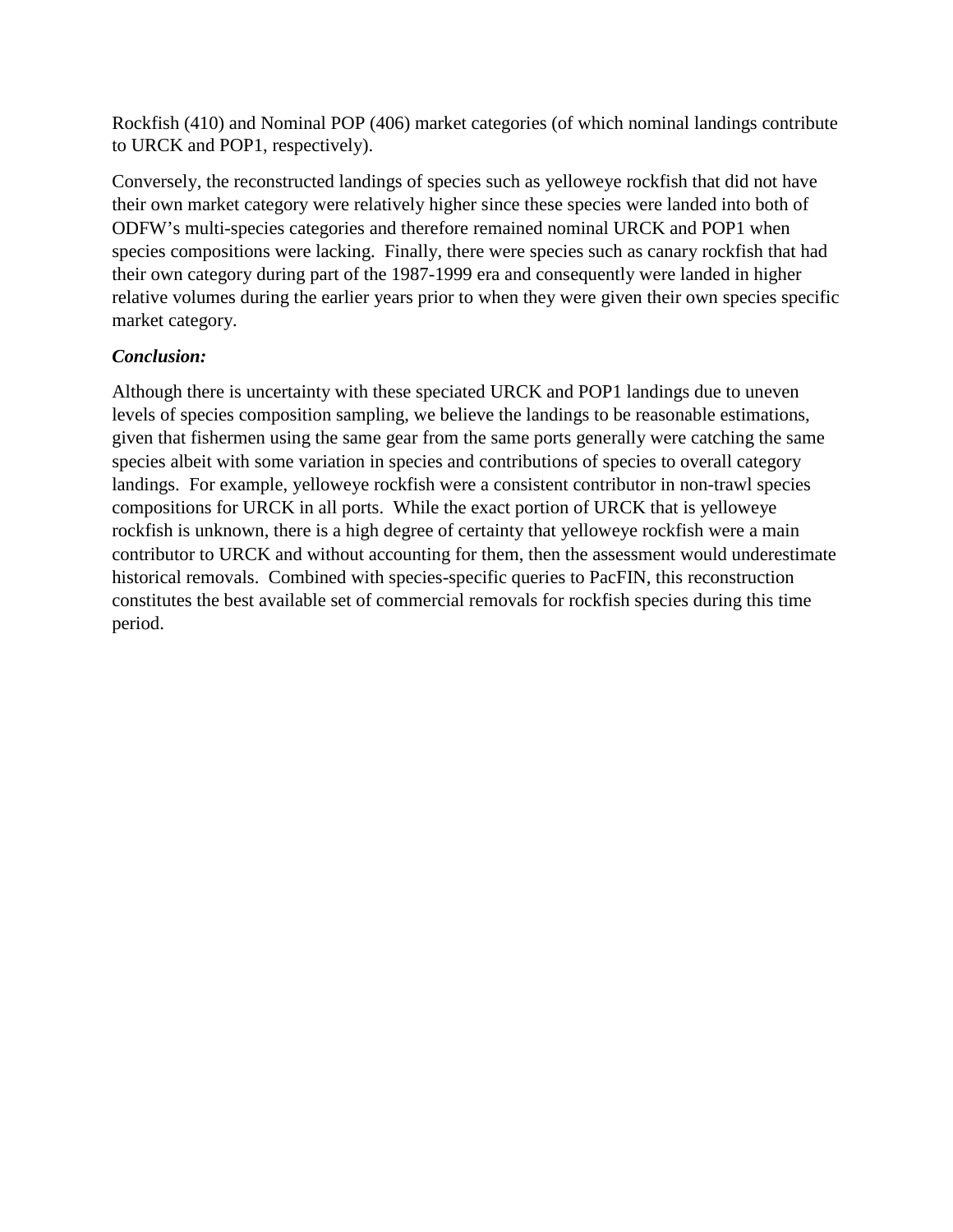

**Figure 3. Unspecified commercial landings of URCK and POP1 in Oregon (1987-1999).**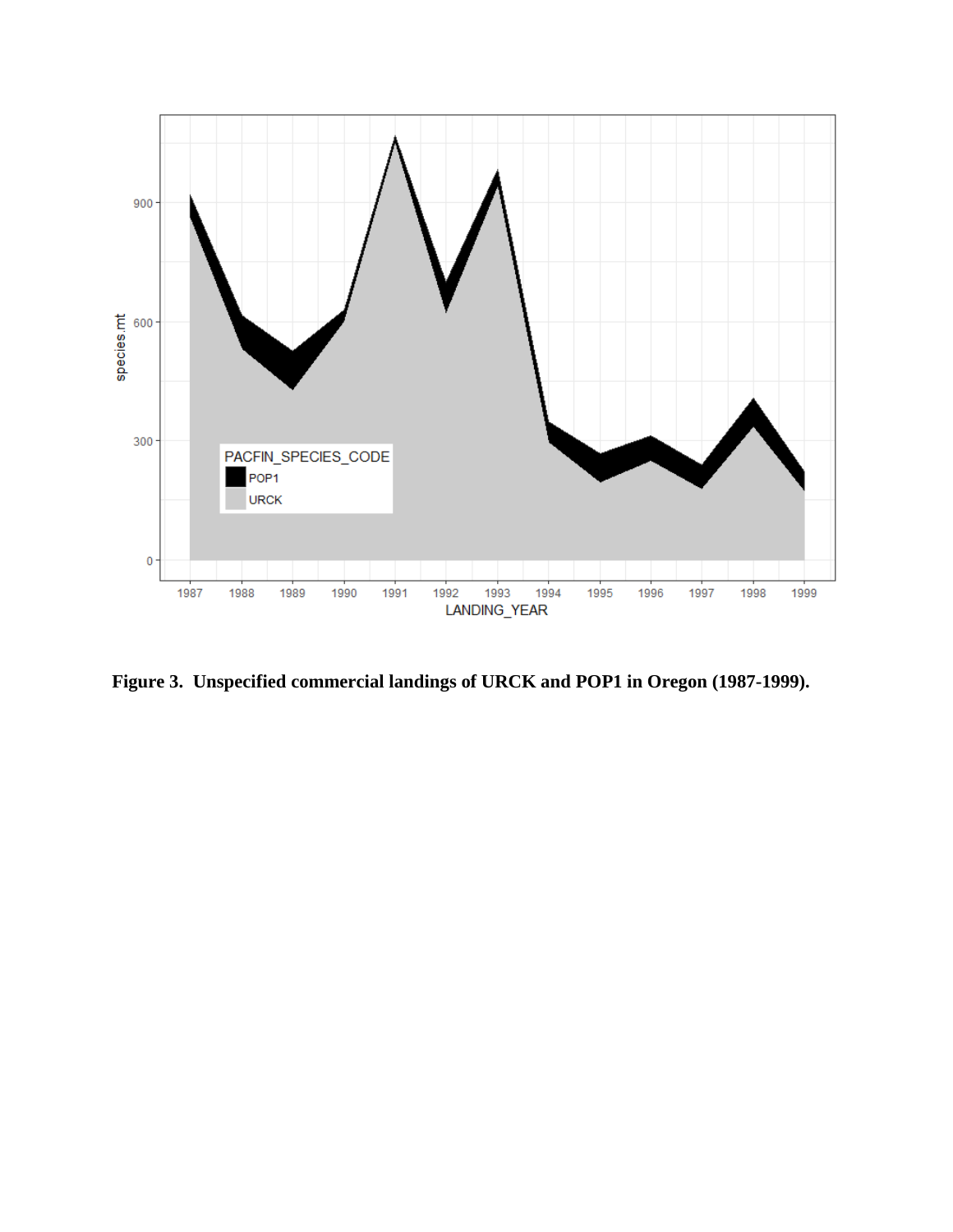![](_page_7_Figure_0.jpeg)

**Figure 4. Speciated URCK and POP1 commercial landings from Oregon (1987-1999).**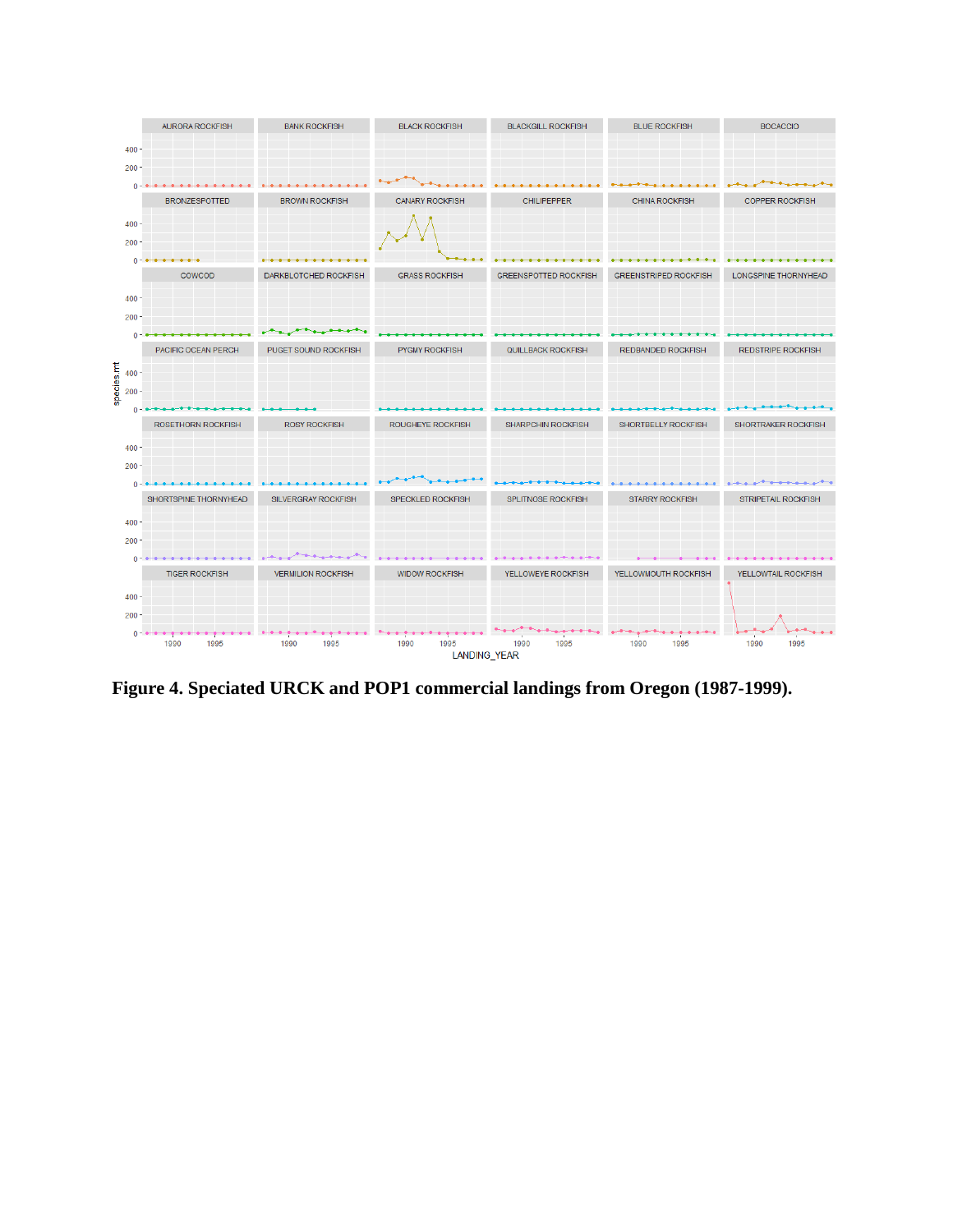![](_page_8_Figure_0.jpeg)

**Figure 5. Comparison of Oregon commercial shoreside canary rockfish landings. "PacFIN" is the species estimate (including nominal) obtained from a PacFIN query; "Recon" is the total reconstructed estimate (i.e., "PacFIN" + speciated URCK and POP1 landings); "ASMT" is the total Oregon shoreside commercial landings when available.** 

![](_page_8_Figure_2.jpeg)

**Figure 6. Comparison of Oregon commercial shoreside yelloweye rockfish landings. See Figure 5 for legend description.**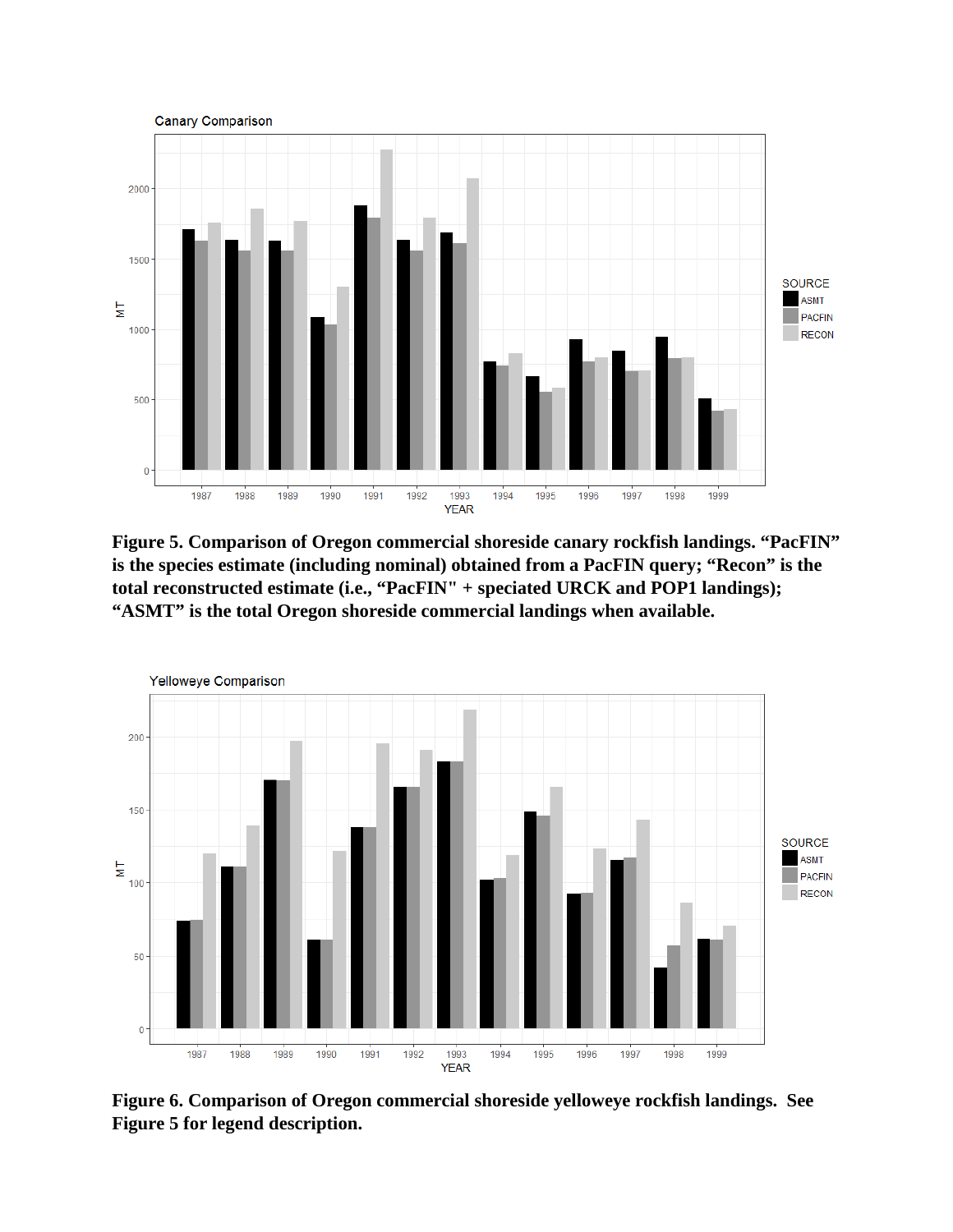![](_page_9_Figure_0.jpeg)

**Figure 7. Comparison of Oregon commercial blue/deacon rockfish landings. See Figure 5 for legend description.** 

![](_page_9_Figure_2.jpeg)

**Figure 8. Comparison of Oregon commercial shoreside darkblotched rockfish landings. See Figure 5 for legend description.**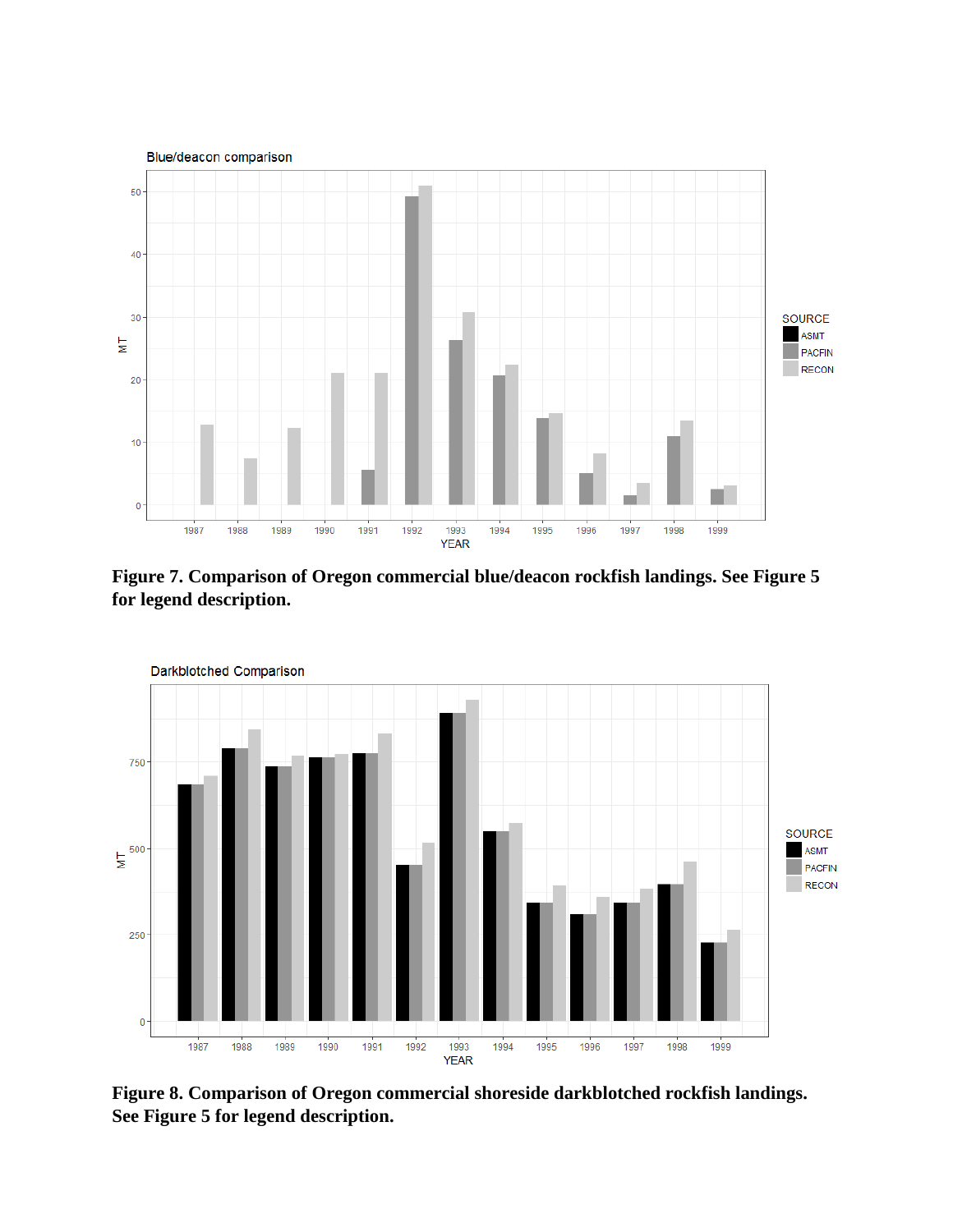![](_page_10_Figure_0.jpeg)

**Figure 9. Comparison of Oregon commercial shoreside Pacific ocean perch landings. See Figure 5 for legend description.** 

![](_page_10_Figure_2.jpeg)

**Figure 10. Comparison of Oregon commercial shoreside yellowtail rockfish landings. See Figure 5 for legend description.**